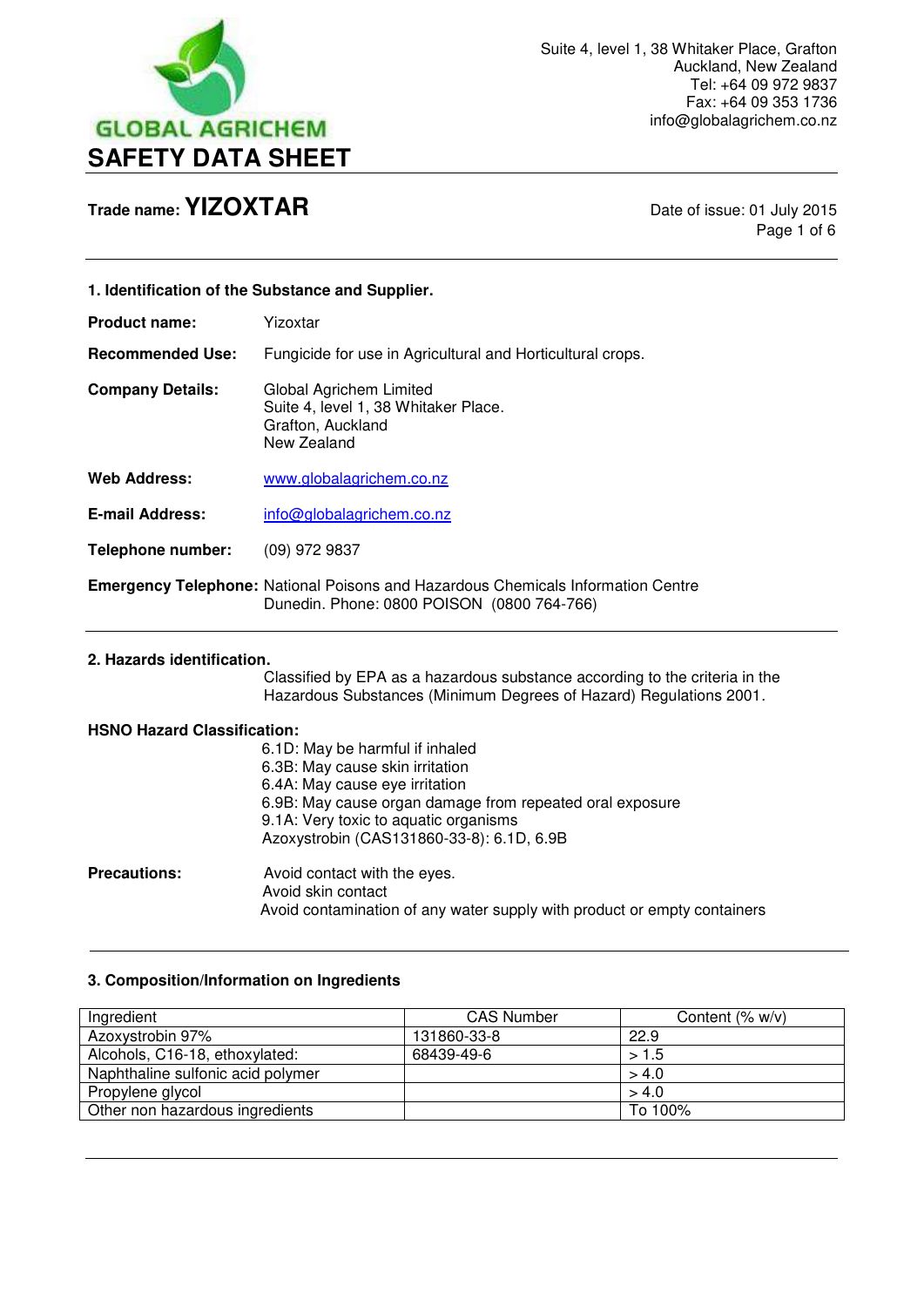

Page 2 of 6

| <b>First Aid:</b>            | For advice contact the National Poisons Centre 0800 POISON (0800 764 766) or a<br>doctor immediately. Begin artificial respiration if the victim is not breathing. Obtain<br>medical attention.                |
|------------------------------|----------------------------------------------------------------------------------------------------------------------------------------------------------------------------------------------------------------|
| Inhalation:                  | Remove patient to fresh air. Lie down and keep warm and rested. If breathing is<br>shallow or has stopped ensure airway is clear and apply resuscitation. Seek medical<br>assistance immediately.              |
| Ingestion:                   | Never give anything by mouth to an unconscious person. If swallowed do NOT<br>induce vomiting. For advice, contact the National Poisons Centre (0800 764 766).<br>Seek medical assistance immediately.         |
| <b>Skin Contact:</b>         | Immediately flush body and clothes with large amounts of water. Remove<br>contaminated clothing and footwear. Wash affected areas with soap and water. If a<br>large area is affected seek medical assistance. |
| <b>Eye Contact:</b>          | Flush eyes with plenty of water for 15 minutes holding eyelids open if necessary.<br>Seek medical assistance.                                                                                                  |
| <b>First Aid Facilities:</b> | Facilities storing or utilizing this material should be equipped with an eyewash facility<br>and safety shower.                                                                                                |
| <b>Advice to Doctor:</b>     | Treat symptomatically.                                                                                                                                                                                         |

## **5. Fire-fighting measures**

**Suitable extinguishing media:** Water fog, foam, carbon dioxide or dry chemical.

**Hazards from combustion:** During a fire, irritating and possibly toxic gases may be generated by thermal decomposition or combustion

**Special protective equipment for fire fighters:** Wear full protective clothing and self-contained breathing apparatus.

**Special fire-fighting methods:** Keep upwind. Do not allow run-off from firefighting to enter sewage, effluent systems, drains or water courses.

**Hazchem Code:** 2X

| Location Certificate: Not applicable         |
|----------------------------------------------|
| Hazardous Atmosphere Zone: Not applicable    |
| Number of Fire extinguishers: Not applicable |
|                                              |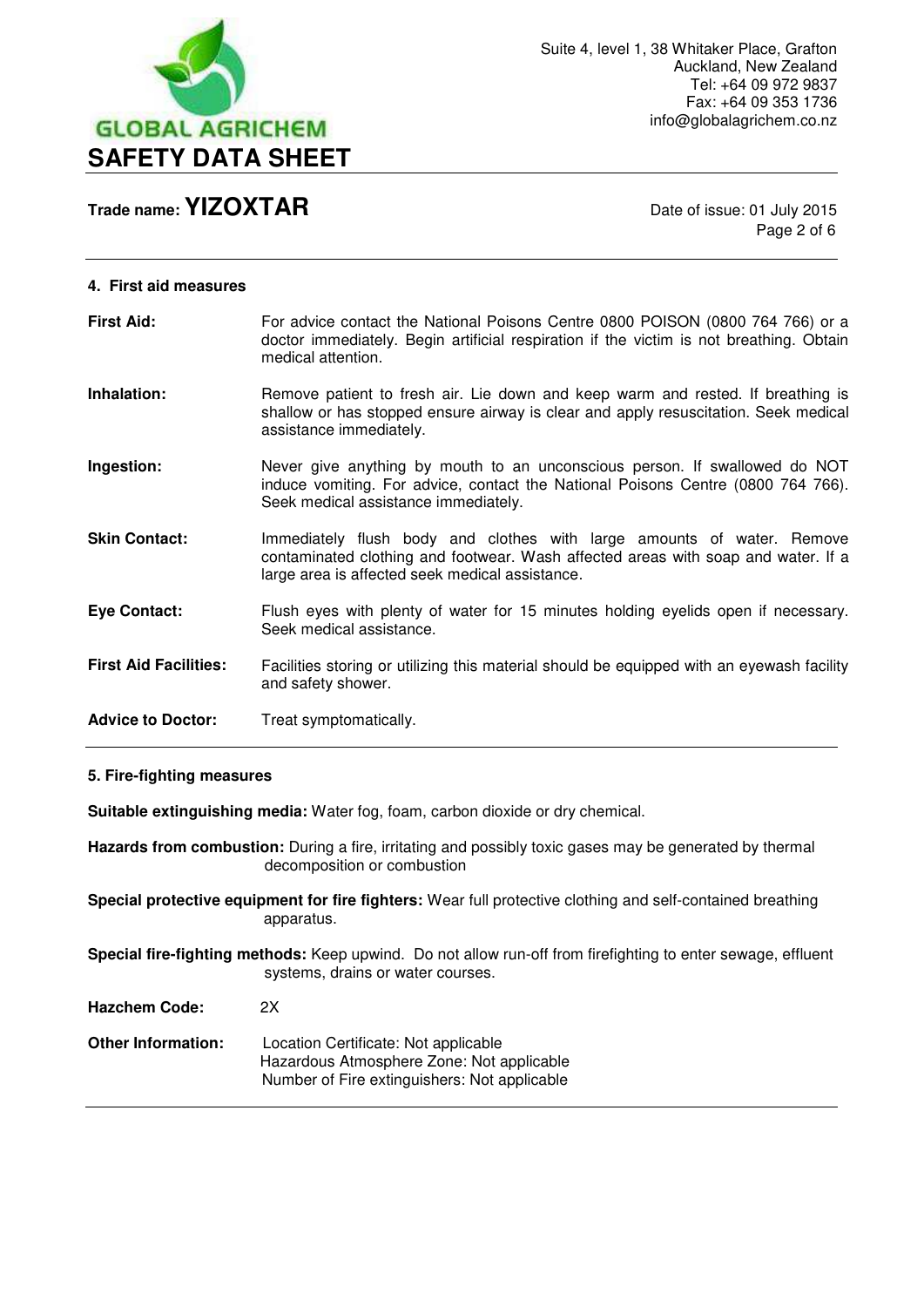

Page 3 of 6

### **6. Accidental release measures**

| <b>Spills and Disposal:</b>       | Exclude non-essential people from the area<br>Wear protective clothing.<br>Contain the spill and absorb with absorbent material (e.g. sand, soil or absorbent<br>granules).<br>If spill does enter waterways, contact the local authority.<br>Collect the absorbed spill in an appropriate sealable container for disposal in an<br>approved landfill.<br>Decontaminate the spill area with detergent and water. Absorb with inert material<br>and dispose of waste safely in an approved landfill. |
|-----------------------------------|-----------------------------------------------------------------------------------------------------------------------------------------------------------------------------------------------------------------------------------------------------------------------------------------------------------------------------------------------------------------------------------------------------------------------------------------------------------------------------------------------------|
| <b>Personal Protection:</b>       | Ensure suitable personal protection (PPE). Wear eye protection, chemically<br>resistant gloves boots and overalls.                                                                                                                                                                                                                                                                                                                                                                                  |
| <b>Environmental precautions:</b> |                                                                                                                                                                                                                                                                                                                                                                                                                                                                                                     |

Prevent washings from entering surface water drains or waterways.

#### **7. Handling and storage**

#### **Precautions for safe handling:**

 Do not apply this product onto or into water. Avoid skin and eye contact and inhalation of spray mist Approved handler: This product must be under the control of an approved handler when applied in a wide dispersive manner or used by a commercial contractor. Tracking: Not required for this product Record Keeping: Records of use as described in NZS 8409 Management of Agrichemicals must be kept if 3 or more litres of YIZOXTAR are used within 24 hours.

#### **Conditions for Safe Storage:**

Keep out of reach of children.

 Store in the original container tightly closed in a locked dry cool area away from foodstuffs.

 Storage must be in accordance with the current version of NZS 8409 Management of Agrichemicals.

 Stores containing 100litres of Yizoxtar require signage and secondary containment, more than 100 litres require emergency response plans.

#### **8. Exposure controls/personal protection**

#### **Occupational exposure limit values:**

 No exposure limits (WES, TEL or EEL's) have been specifically assigned to this product.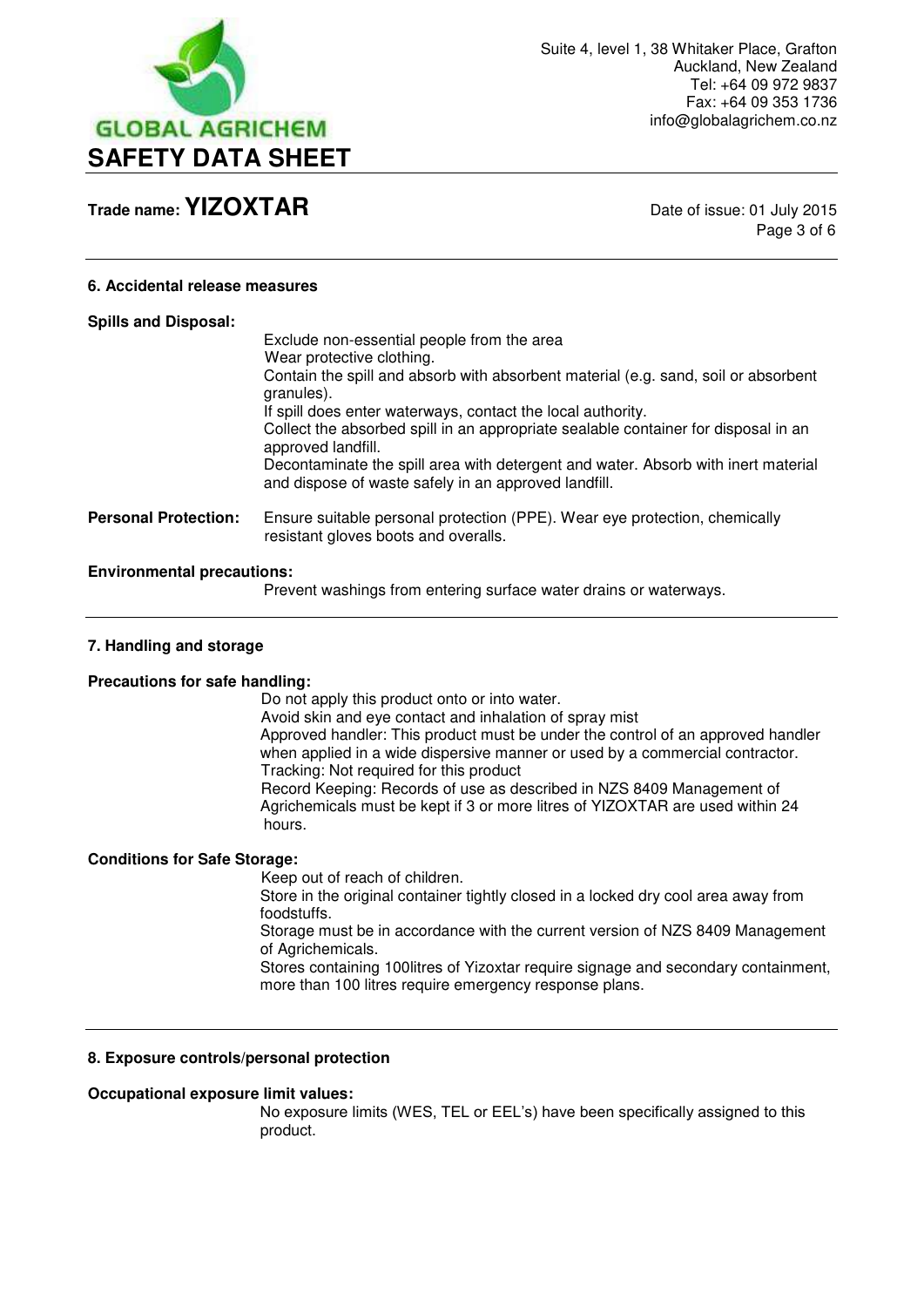

Page 4 of 6

|                          | Engineering controls: No special requirements. Product is used outdoors. Handle in well ventilated areas.<br>Generally, natural ventilation is adequate.                                           |
|--------------------------|----------------------------------------------------------------------------------------------------------------------------------------------------------------------------------------------------|
|                          | Personal Protective Equipment: When opening the container, preparing the spray or applying the product,<br>wear safety goggles, waterproof gloves, waterproof hat, cotton overalls and boots.      |
| <b>Hygiene Measures:</b> | Do not eat, drink or smoke while using the product.<br>Remove protective clothing and wash hands and face thoroughly before meals and<br>after work.<br>Wash protective clothing daily after work. |

## **9. Physical and chemical properties**

| Appearance:         | Liquid                          |
|---------------------|---------------------------------|
| <b>Colour:</b>      | Off-white to beige              |
| Odour:              | Slight aromatic                 |
| <b>Flash Point:</b> | Not flammable                   |
| Density:            | 1.09 $g/cm3$ (1.08 - 1.12 g/ml) |
| pH:                 | $6.0 - 8.0$                     |
| Water solubility:   | Disperses in water              |

## **10. Stability and reactivity**

**Chemical Stability:** Stable under normal conditions of handling and storage.

**Hazardous decomposition products:** Combustion or decomposition at high temperatures will evolve toxic and irritating gasses.

**Hazardous Polymerisation:** Hazardous Polymerisation does not occur.

## **11. Toxicological information**

| <b>Acute Toxicity:</b>  | Oral $LD_{50} > 2000$ mg/kg<br>Dermal $LD_{50} > 2000$ mg/kg<br>Inhalation $LC_{50} > 6.32$ mg/l                                                                      |
|-------------------------|-----------------------------------------------------------------------------------------------------------------------------------------------------------------------|
| Irritation:             | Skin (rabbit): Irritant.<br>Eye (rabbit): Irritant                                                                                                                    |
| Sensitization:          | Not a sensitiser (Guinea pig)                                                                                                                                         |
| <b>Chronic Effects:</b> | Azoxystrobin technical has been extensively tested on laboratory mammals and in<br>test-tube systems. It did not show carcinogenic, teratogenic or mutagenic effects. |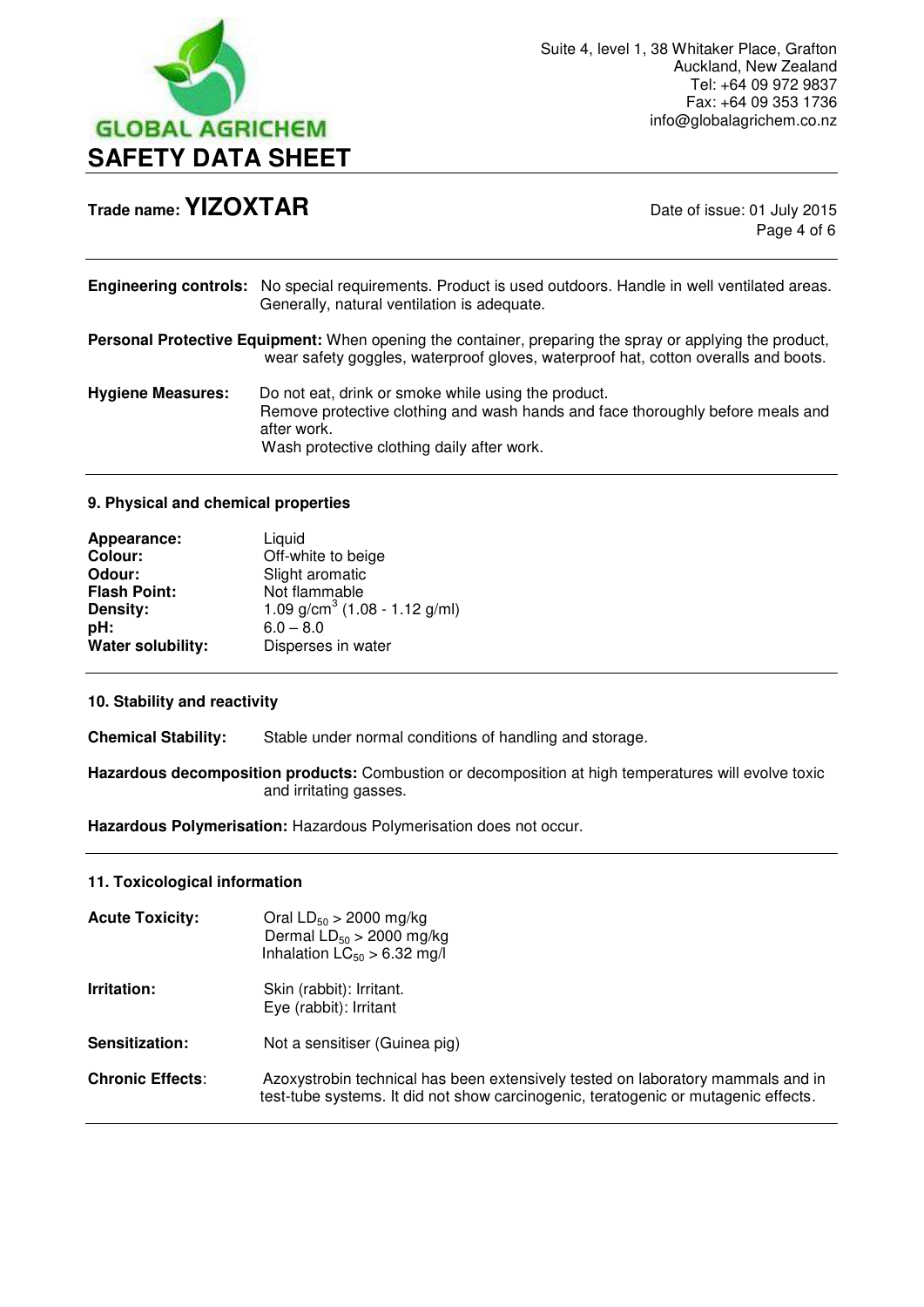

Page 5 of 6

# **12. Ecological Information**

| <b>Ecotoxicity:</b>                                 | Very Toxic to aquatic life with long lasting effects.<br>Ecotoxicological data has not been determined specifically for this product. Data<br>Given below is for the active ingredient azoxystrobin.                                                                                        |
|-----------------------------------------------------|---------------------------------------------------------------------------------------------------------------------------------------------------------------------------------------------------------------------------------------------------------------------------------------------|
| <b>Environmental Fate:</b>                          | Azoxystrobin is persistent with low bioaccumulation potential. Stable in water.<br>Moderate mobility in soil. Sinks in water after 24 hours.                                                                                                                                                |
|                                                     | <b>Acute Toxicity to Fish:</b> Rainbow trout $LC_{50}$ (96 hour): 1.2 mg/l (Azoxystrobin)<br>Carp LC <sub>50</sub> (96 hour): 2.8 mg/l (Azoxystrobin)                                                                                                                                       |
|                                                     | Acute Toxicity Aquatic Organisms: Daphnia EC <sub>50</sub> (48 hour): 0.28 mg/l (Azoxystrobin)<br>Green algae $EC_{50}$ (72 hour): 0.18 mg/l (Azoxystrobin)                                                                                                                                 |
| <b>Acute Toxicity Vertebrates (Birds):</b>          | Mallard duck & Bobwhite quail $LD_{50}$ : > 2000 mg/kg (Azoxystrobin)                                                                                                                                                                                                                       |
| <b>Acute Toxicity to Soil Dwelling Organisms:</b>   | Earthworms $LC_{50}$ (14 days): 283 mg/kg (Azoxystrobin)                                                                                                                                                                                                                                    |
| <b>Acute Toxicity to Terrestrial Invertebrates:</b> | Honey bee oral $LD_{50}$ : > 25µg/bee (Azoxystrobin)<br>Honey bee contact $LD_{50}$ : > 200µg/bee (Azoxystrobin)                                                                                                                                                                            |
| 13. Disposal considerations                         |                                                                                                                                                                                                                                                                                             |
| Product disposal :                                  | Dispose of this product only by using according to the label or at an approved<br>landfill or other approved facility.                                                                                                                                                                      |
| <b>Container disposal:</b>                          | Triple rinse the empty container adding the rinsate to the spray tank.<br>Recycle if possible, otherwise crush and bury in an approved local authority facility.<br>Avoid contamination of any water supply with product or empty container.<br>Do not use container for any other purpose. |
| 14. Transport regulations                           |                                                                                                                                                                                                                                                                                             |
| <b>Dangerous Goods:</b>                             | Classified as dangerous goods for transport (9.1A)                                                                                                                                                                                                                                          |
| Rail /Road /Sea:                                    | UN Number: 3082<br>Class: 9<br>Packaging Group: III<br>Proper Shipping Name: ENVIRONMENTALLY HAZARDOUS SUBSTANCE<br>LIQUID, N.O.S. (Azoxystrobin)                                                                                                                                           |

Hazchem: 2X